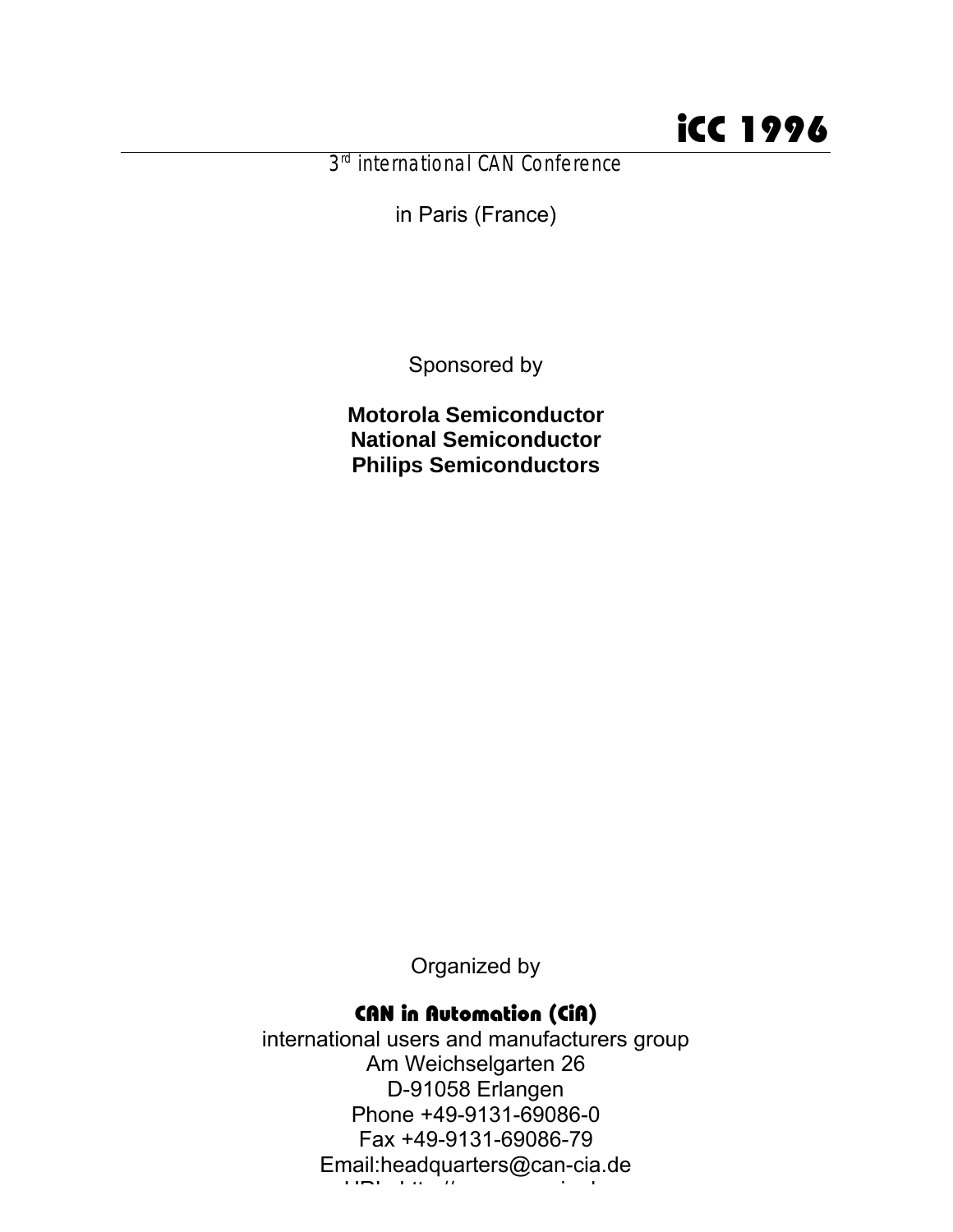Sandra Schneider Daimler-Benz AG Abt. F1M/ET 70546 Stuttgart

#### Performance Analysis for Automotive CAN Systems

#### **Abstract:**

In recent years systems of CAN-connected automotive control units have been increasing rapidly both in complexity and size. Therefore not only functional but also performance aspects must be considered during development. For the system to be feasible, all communication timing constraints for all functions have to be proven. This feasibility has to be assured in early design stages already.

This paper presents simulation results of a bus model as a basis for performance analysis of automotive CAN systems. The single server queue with non-preemtive priorities was chosen as a simple model of the bus. Each priority class represents a message of a certain identifier. Bus arbitration is implicitly modelled by the non-preemtive priorities of the service discipline.

The simulation model considers not only cyclic messages (messages with constant interarrival times) but also sporadic traffic sources. Those sources emit only when their corresponding function is active.

The obtained simulation results give the mean waiting time for the different priorities and can be used to tell if the system with the planned communication load can work acceptably for all realized functions. If necessary the design can be changed in an early stage to improve network performance.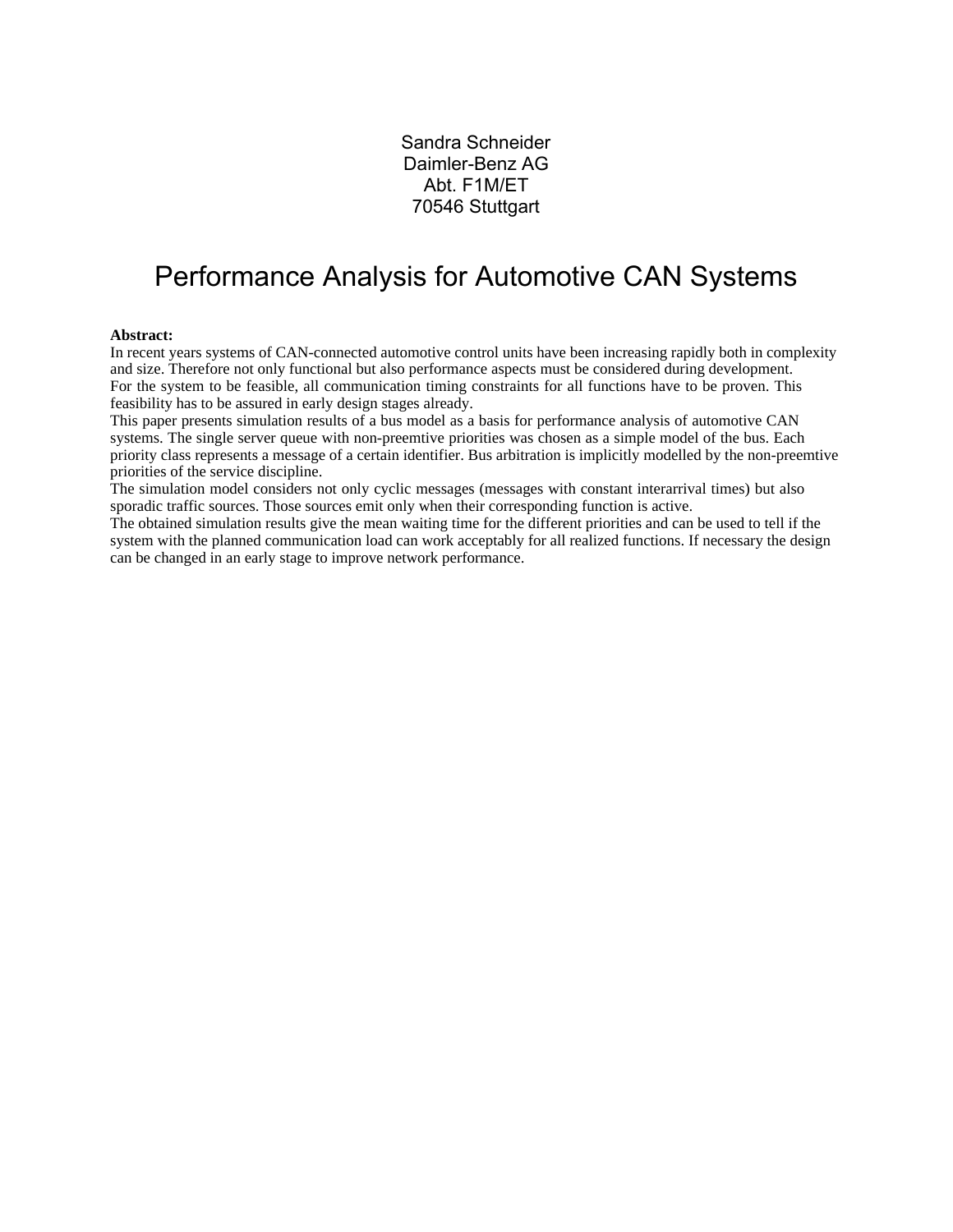# Introduction

Electronic systems currently under development at Mercedes-Benz consist of several communication buses interconnected by gateways. These systems comprise more than 25 communicating control units. Systems of this size and complexity require a formal design method during development. A special need for performance analysis exists for the CAN Class B bus. It has the constraint of a low transmission speed combined with a high number of body electronic control units. Customarily functions do not correspond to control units. As shown in figure [REF: funcdec]functions are usually divided into sub-functions which are realized on different hardware units. Due to the high number of functions, tool supported executable specifications of these functions are necessary. The design method in section [REF: sysspec]describes how to get from the functional view of a system to a specification of the distributed system. The necessary CAN communication parameters are also defined during the design steps.

Given the whole system specification and all the communication needs for all messages, a simulation model is built (section [REF: simmodel]) which gives insight into the performance of the system.

## System Specification

During this specification stage the designers of the different functions use decomposition in terms of

internal sub-functions. This method is supported by the Statemate <sup>©</sup> tool.

The specifications comprise :

a behavioural description,

a definition of interfaces between the different functions and to sensors/actors,

performance requirements like execution times that have to be satisfied.

For implementation on hardware devices the functions and their internal sub-functions have to be distributed. Sub-functions of a function are possibly put on different devices due to specific needs like proximity to sensors/actors.

At this point there is a need for communication at the interfaces between functions as well as at the new interfaces between sub-functions.

When distributing functions or parts of them on different control units in the car body, also the parameters for CAN communication have to be given. These parameters are determined by the function and include: message id = priority,

 transmission type: the most frequently used types are cyclic messages and messages that are sent on demand only,

cycle times.

Time constraints on communication for the different messages have to be given along with these parameters.

Given the whole system specification and the communication needs for all messages, the feasibility of the system from the performance point of view has to be checked.

In the following section a simulation model for this system is presented.

## Simulation

[LABEL: simmodel]Simulation Model

For CAN-Communication transmission time is always constant for a message (error free transmission assumed), but for the waiting time until transmission no fixed value can be given. It depends highly on the busload and the priority of the message. Worst case waiting times can only be given for high-priority messages. For lower priority messages mean values and statistical techniques have to be used to assure feasibility of the design under the given network load.

The simulation model consists of a single server queue with a non-preemptive priority service discipline. Items arriving to the queue correspond to CAN messages demanding transmission. The priorities of arriving items correspond to CAN-Identifiers. Arbitration is modelled implicitly by the non-preemptive priority discipline. Messages of the same identifier belong to the same priority class. The bus is represented by the server where the service time of a message corresponds to its transmission time. The service time of messages of one priority class is constant due to their fixed message length.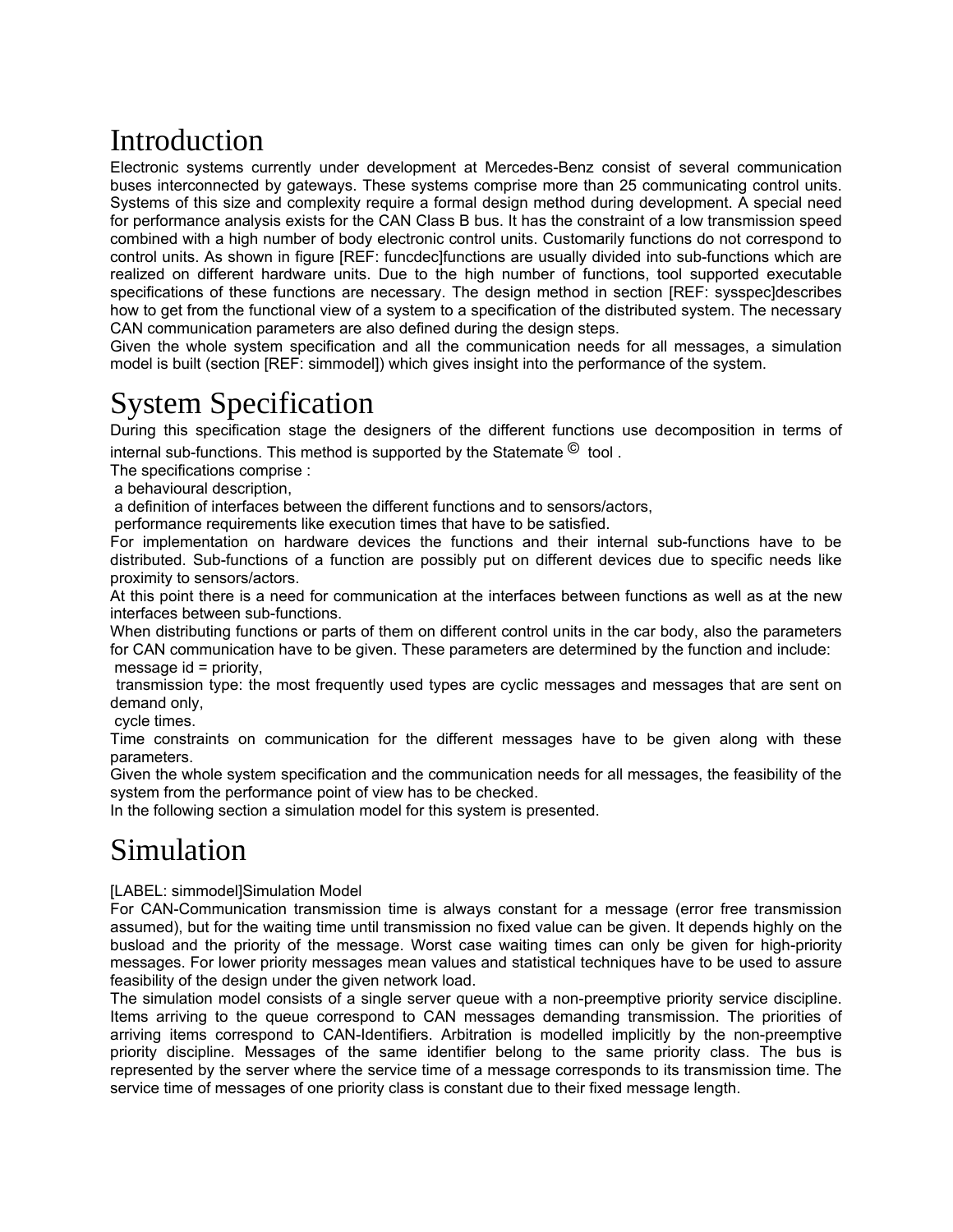The simulated non-preemptive priority queue is analytically tractable for Markovian arrival patterns. These analytical results, given in are valuable for comparison purposes to validate the simulation and to compare them to the obtained results for other arrival patterns.

Sources that transmit their messages cyclically (fig. [REF: source]) generate the baseload of the system. The cycle time of these messages has been specified during the distribution step described in section [REF: introduction]. The transmission requests for these messages are not subject to significant statistical fluctuations - except for the jitter which is introduced to lower average waiting times, see section [REF: results].

Other types of sources in the system are more difficult to model. The transmission of these messages is requested by the application function. For these sources a workload characterization is done using an ON-OFF-source model, shown in figure [REF: bursty]. These sources follow an ON-OFF pattern where the length of both the ON and the OFF phase is exponentially distributed.

The simulated system consists of 88 identifiers of which 52 are cyclic and 36 come from bursty sources. The cycle times for the messages vary between 20 and 2500 ms.

The simulation was done using SimPack's © C++ queueing libraries which offer convenient random number generation, future event list and priority queue administration.

The first 900 s of simulation did not enter in the statistics in order to observe the steady state behaviour of the queue only , . It is not easy to decide on the length of the "warm-up-phase". For our choice of 900 s the simulated results of the analytically tractable queue with Markovian arrivals correspond nicely to the calculated results.

#### Simulation Results

What we present here are mean values for waiting times until bus access for all priority classes. These mean values give a general idea if the planned configuration and distribution of functions is feasible.

Simulations of bursty sources are done using active to passive time ratios of 1:2. The actual mean duration of the active time of the bursty sources varies between 15, 30 and 60 s. Comparing the results for these three different values (fig. [REF: burstcomp]), no significant differences are noticable. As long as the active to passive time ratio stays fixed the lengths of the bursts do not influence much the result.

The simulation results in figure [REF: burstcomp]give very high waiting times for a number of messages. Interestingly enough only cyclic messages experience this high delay. It was further found that the messages that experience this delay depend on the random number stream. This is an effect of several cyclic messages starting transmission at (almost) the same moment and having cycle times which are either the same or multiples of each other. The lower priority message always loses arbitration and has to wait for the higher priority message to finish transmission.

To avoid this effect a jitter can be introduced for the transmission request times for cyclic messages. This requires functions that tolerate this minor shift in transmission request times. When introducing a jitter, the times between two transmission requests are no longer constant but vary between +2%and -2%(fig. [REF: srcjit]). Figure [REF: effofij]shows that this smoothes the curve and avoids the very large mean waiting times for some cyclic messages.

In figure [REF: jitter]the the simulation results for the system with jitter are compared to calculated values for a queue with a Poisson arrival stream. The mean values of the Poisson arrival stream were taken to be the mean arrival rate of each priority class. The results show that jitter not only reduces mean waiting times significantly but also that the theoretical results for the queue with Markov arrivals and constant service times give a good approximation for mean waiting times in the system. Simulated waiting times are even lower than the calculated ones.

For a quick estimation of the waiting times in the system it is sufficient to know the mean arrival rate of messages for each priority class and to calculate their waiting times as if it were a priority queue with Markov arrivals. As the simulation shows, these calculated values will give a good approximation of real waiting times - they will even give scarcely larger values due to the greater variance of the Poisson arrivals.

If this analysis shows that the performance is not sufficient, there are the following possibilities of changing the system to improve performance, even before setting up the system in hardware:

introducing a jitter for transmission request times of cyclic messages,

 repeating the design step of distributing functions and sub-functions including reorganization of cycle times and message priorities - this time with attention to crucial performance points.

## Conclusion